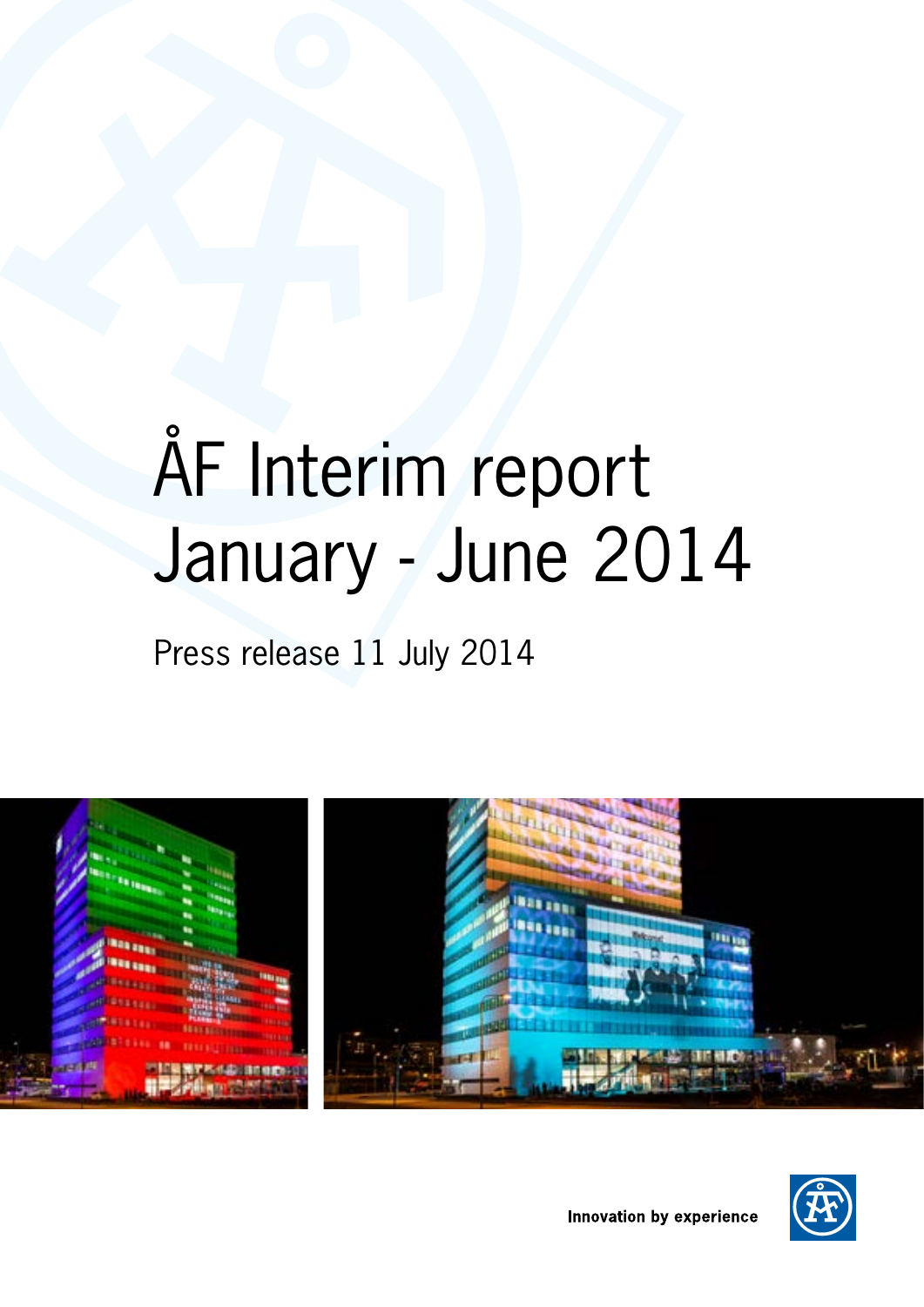# Second quarter 2014

- Net sales amounted to SEK 2,281 million (2,152)
- Operating profit totalled SEK 207 million (153)
- Operating margin was 9.1 percent (7.1)
- Operating profit, excluding non-recurring items, totalled SEK 207 million (191)
- Operating margin, excluding non-recurring items, was 9.1 percent (8.9)
- Profit after tax totalled SEK 154 million (107)
- Earnings per share, before dilution: SEK 2.00 (1.35)

# First half year 2014

- Net sales amounted to SEK 4,556 million (4,277)
- Operating profit totalled SEK 408 million (319)
- Operating margin was 8.9 percent (7.5)
- Operating profit, excluding non-recurring items, totalled SEK 408 million (374)
- Operating margin, excluding non-recurring items, was 8.9 percent (8.7)
- Profit after tax totalled SEK 303 million (227)
- Earnings per share, before dilution: SEK 3.92 (2.87)

# A few words from the President

ÅF's second-quarter operating profit, excluding non-recurring items, rose by more than 8 percent to SEK 207 million (191). These are the highest second quarter earnings ÅF has ever reported, and the same applies to the accumulated earnings of the first six months. The operating margin rose to 9.1 percent (8.9) in the second quarter. Notably, the second quarter contained three fewer working days compared to the first quarter.

Revenue growth in the second quarter amounted to 6 percent, of which just over 2 percent was organic growth. Adjusted for ÅF Russia, whose sales have declined over the past year, growth was nearly 8 percent, of which 4 percent was organic. Due to weak profitability and lack of synergies it was agreed to divest the Russian subsidiary Lonas effective from July 2014 (see separate press release from 11 July 2014). The sale is expected to have a positive effect on ÅF's profitability going forward.

After the sale in Russia, ÅF will have a workforce of about 7,000 highly qualified employees, with a stronger and more comprehensive range of engineering services than ever before. ÅF can also offer customers a pool of around 20,000 engineers from its own unique partner network. Proof of our strength is that ÅF continues to gain more and more trust from its customers; the number of project assignments are growing and now account for roughly 60 percent of our business, which follows our strategy of creating added value for our customers via long-term, close-knit partnerships.

The highest profitability in the quarter was delivered by the Infrastructure Division followed by Industry, with operating margins of 12.4 (13.3) and 10.6 (11.3) percent, respectively. It is highly satisfactory that two divisions with more than half of ÅF's overall staff continue to show high growth, margins over 10 percent, and a strong order intake. At the end of the second quarter the

Infrastructure Division proved once again to be a leading player in the Nordic infrastructure and urban development market by being appointed as the Swedish Transport Administration's chief technical consultant for phase 1 of the East Link, Sweden's first high-speed railway.

The Technology Division operated in a slowly improving market for advanced product development and IT, increasing its operating margin from 7.0 to 7.6 percent. The International Division reported an operating margin of 3.3 percent (7.6). The declining profitability is explained by continued weak performance in Russia and Spain, as well as non-recurring charges for a cost savings program (Spain) in the second quarter. In light of steps taken in both Russia and Spain, the future prospects of the International Division have improved.

The outlook for the ÅF Group in the second half of the year 2014 is cautiously optimistic. The market for infrastructure is estimated to remain strong while the industrial market situation is better compared to a year ago. The energy market continues to be influenced by low levels of investment in Europe, while opportunities continue to be good in the Asian and South American markets.

ÅF's most important goal is be the most profitable company among its closest comparable competitors in the industry and achieve an operating margin of at least 10 percent over a business cycle. This shall be combined with growth – both organically and through acquisitions. At ÅF's annual capital market day in early 2014, new long-term objectives were introduced , which included increasing ÅF's revenue to at least EUR 2 billion by 2020.

Stockholm, Sweden – 11 July, 2014

Jonas Wiström President and CEO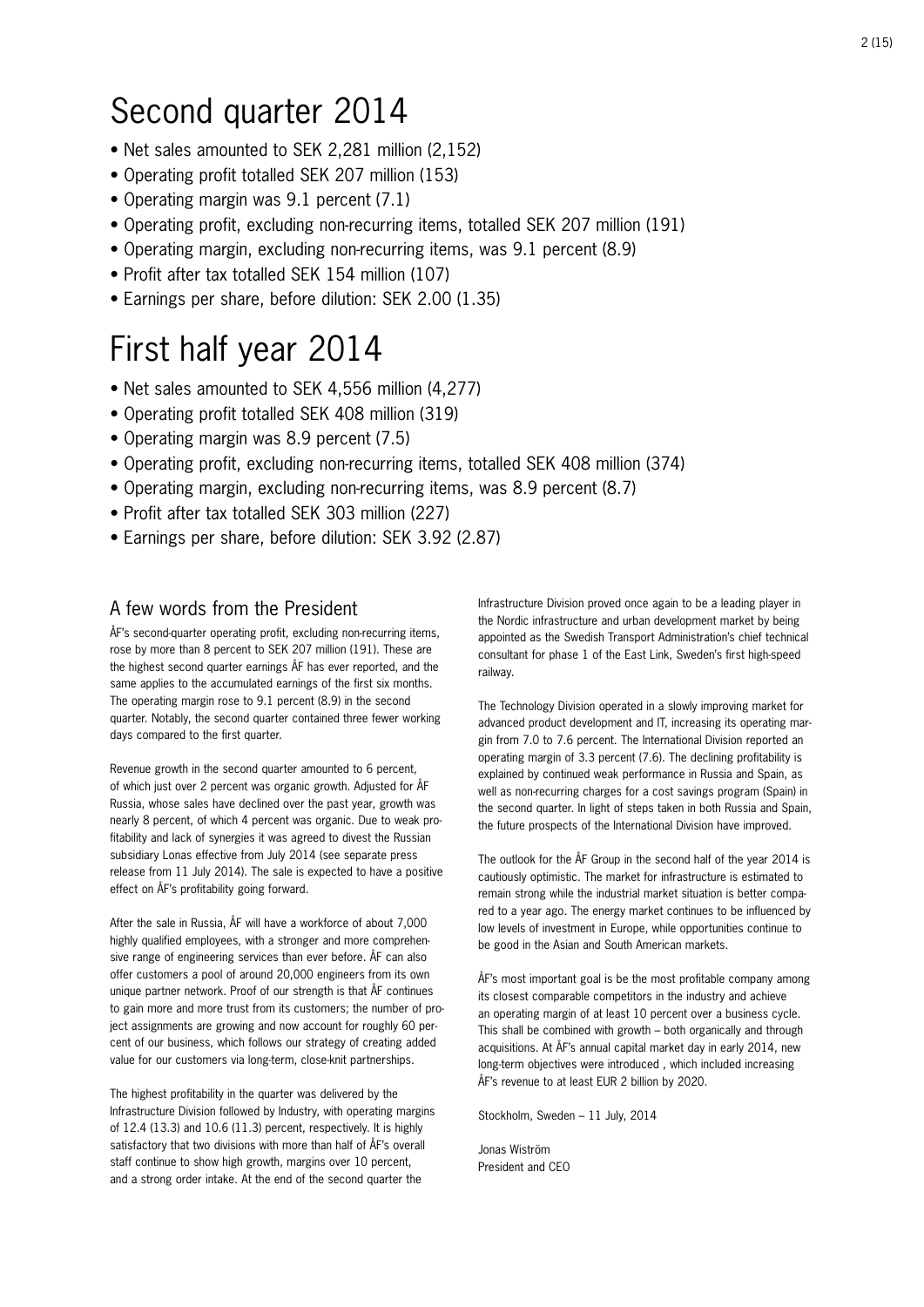### Net sales and earnings, April – June 2014

Net sales for the period totalled SEK 2,281 million (2,152). Of the 6 percent increase, 2.4 percentage points stood for organic growth. Adjusted for the Russian operation, for which an agreement to sell has been reached, growth was 7.6 percent, of which 3.9 percentage points were organic. Notably, net sales increased in Q2 2014 compared to Q1 2014. If an adjustment is made for the number of working days, which were three fewer in Q2, sales grew organically by 5 percent from quarter to quarter.

Operating profit and operating margin continued to rise and totalled SEK 207 million (153) and 9.1 percent (7.1), respectively. Net profit was affected by restructuring charges amounting to SEK 4 million pertaining to the Spanish operation, while the previous year's profit was affected by integration costs of SEK 38 million related to the acquisition of Epsilon.

The Industry Division and the Infrastructure Division continued to deliver operating margins of more than 10 percent, and the Technology Division improved its operating margin to 7.6 percent (7.0). The International Division reported a margin of 3.3 percent (7.6), with a weak trend in the Russian and Spanish operations and restructuring costs having a negative impact.

There was one less working day in the quarter compared yearon-year. Capacity utilisation was 76.6 percent (75.6).

# Net sales and earnings, January – June 2014

In the first half of the year, net sales totalled SEK 4,556 million (4,277). Of the 6.5 percent increase, 2.5 percentage points stood for organic growth. Adjusted for the Russian operation, for which an agreement to sell has been reached, growth was 10 percent, of which 5.8 percentage points were organic.

Operating profit and operating margin continued to rise and totalled SEK 408 million (319) and 8.9 percent (7.5), respectively. Net profit was affected by restructuring charges amounting to SEK 5 million pertaining to the Spanish operation, while the previous year's profit was affected by integration costs of SEK 55 million related to the acquisition of Epsilon.

The Industry Division and the Infrastructure Division reported operating margins of more than 10 percent, and the Technology Division improved its operating margin to 8.1 percent (7.8). The International Division reported a margin of 3.6 percent (4.9).

The first half of the year 2014 had the same amount of working days as the same period previous year. Capacity utilisation was 75.8 percent (75.2).

| <b>KEY RATIOS</b>                               | Apr-Jun<br>2014          | Apr-Jun<br>2013 | Jan-Jun<br>2014 | Jan-Jun<br>2013 | Full year<br>2013 |
|-------------------------------------------------|--------------------------|-----------------|-----------------|-----------------|-------------------|
| Net sales, MSEK                                 | 2,280.7                  | 2,151.6         | 4,556.4         | 4,276.7         | 8,337.0           |
| Operating profit, MSEK                          | 207.2                    | 152.9           | 407.5           | 318.7           | 722.5             |
| Operating margin, %                             | 9.1                      | 7.1             | 8.9             | 7.5             | 8.7               |
| Operating profit excl non-recurring items, MSEK | 207.2                    | 191.4           | 407.5           | 374.2           | 724.4             |
| Operating margin excl non-recurring items, %    | 9.1                      | 8.9             | 8.9             | 8.7             | 8.7               |
| Profit after financial items, MSEK              | 197.5                    | 140.7           | 389.4           | 294.6           | 677.3             |
| Earnings per share, before dillution, SEK 1)    | 2.00                     | 1.35            | 3.92            | 2.87            | 6.70              |
| Net debt (-), MSEK                              | $\overline{\phantom{a}}$ | ٠               | $-1,080.8$      | $-1,042.4$      | $-853.3$          |
| Net debt/EBITDA rolling 12-months, times        | $\overline{\phantom{a}}$ |                 | 1.1             | 1.7             | 1.0               |
| Net debt-equity ratio, %                        | ٠                        |                 | 29.1            | 30.5            | 23.2              |
| Total number of employees                       | $\overline{\phantom{a}}$ |                 | 7.333           | 7,010           | 7,043             |
| Capacity utilisation rate, %                    | 76.6                     | 75.6            | 75.8            | 75.2            | 75.1              |

 $1)$  A share split 2:1 was made on 17 June, 2014. Comparative figures are adjusted.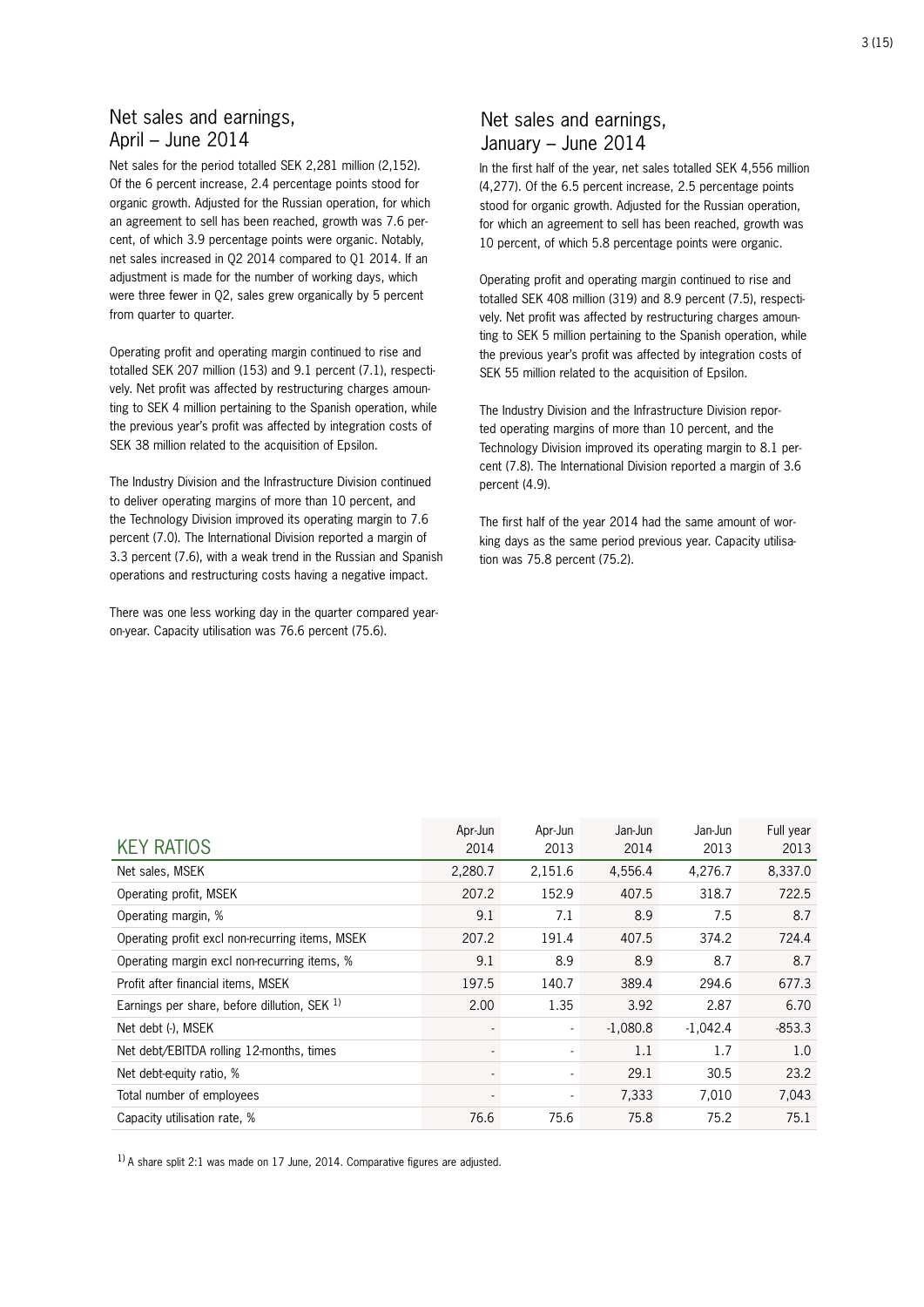

# Important events during Q2 2014 and after the reporting date

ÅF won, together with Tyréns, a public procurement with the Swedish Transport Administration and was designated as the technical consulting company in charge of phase 1 of the East Link project. The order value is estimated at SEK 100-300 million. The East Link is an infrastructure project based on substantially improved communication links on a double-track high-speed railway in parts of Sweden. Based on the completed feasibility study and railway analysis, ÅF is primarily tasked with managing railway plans and system documentation as well as assisting the Transport Administration with licensing matters for parts of the East Link through the Municipalities of Södertälje and Trosa. The project is the first of its kind in terms of Swedish high-speed trains. ÅF won the contract thanks to unique expertise and breadth in infrastructure projects.

ÅF recruited Emma Claesson as HR Director for the ÅF Group. Emma will assume her position at 1 November at the latest and will be included as a member of ÅF's Group management. Last year, Emma was named HR Manager of the Year by the company Management Events and earlier this year she received the Young Manager of the Year award from Chef (Manager) magazine.

# Acquisitions & Divestments

Seven businesses have been acquired since the beginning of the year, and they are expected to contribute sales of SEK 254 million over a full year. These businesses also added 146 employees and an additional 45 sub-consultants to ÅF's roster.

After the end of the reporting period, agreements were reached on the sale of all shares in subsidiary ZAO Lonas Technologia in Russia. The shareholdings amounted to 75%. The sale will result in a capital gain of about SEK 20 million. The transaction also means that negative translation differences of SEK 35 million, previously recognised in the translation reserve under equity, will be charged to the income statement. All transactions related to the sale will be charged to operating profit under Group-wide/Eliminations during the thrid quarter.

#### Net sales **Operating profit** \*)



# Cash flow and financial position

Cash flow from operating activities totalled SEK 248 million (108) during the second quarter. The improvement in the quarter was due to a strong underlying cash flow and that customer advances were received for a major project. Cash flow from investing activities includes company acquisitions and paid contingent considerations amounting to SEK 80 million (42) as well as payments related to new offices. The quarter's cash flow was affected by a dividend to shareholders of SEK -252 million (-215), treasury share repurchases of SEK -55 million (0), and the net of borrowing and amortisation of loans of SEK 188 million (118). Total cash flow was SEK 13 million (-57).

Cash flow from operating activities for the period January to June was SEK 285 million (151). Corporate acquisitions and contingent considerations paid totalled SEK -140 million (-66). Financing activities included a dividend paid to shareholders of SEK -252 million (-215), share repurchases of SEK -52 million (0), and the net of borrowing and amortisation of loans of SEK -288 million (-111). Total cash flow for January-June was SEK 57 million (-277).

Group liquid assets totalled SEK 253 million (214) at the end of the period. Consolidated net debt amounted to SEK 1,081 million (1,042). The Group has unutilised credit facilities amounting to SEK 452 million.

Equity per share was SEK 48.13 (43.61). The equity ratio was 49.4 percent (46.7). Equity totalled SEK 3,719 million (3,419).

### Number of employees

The average number of FTEs was 7,042 (6,622). The total number of employees at the end of the period was 7,333 (7,010): 5,554 (5,351) in Sweden and 1,779 (1,659) outside Sweden.

### Parent company

Parent company operating income for the period January-June totalled SEK 257 million (206) and relates chiefly to internal services within the Group. Profit after net financial income/ expense was SEK 112 million (60). Cash and cash equivalents totalled SEK 26 million (19) and gross investment in non-current assets was SEK 40 million (19).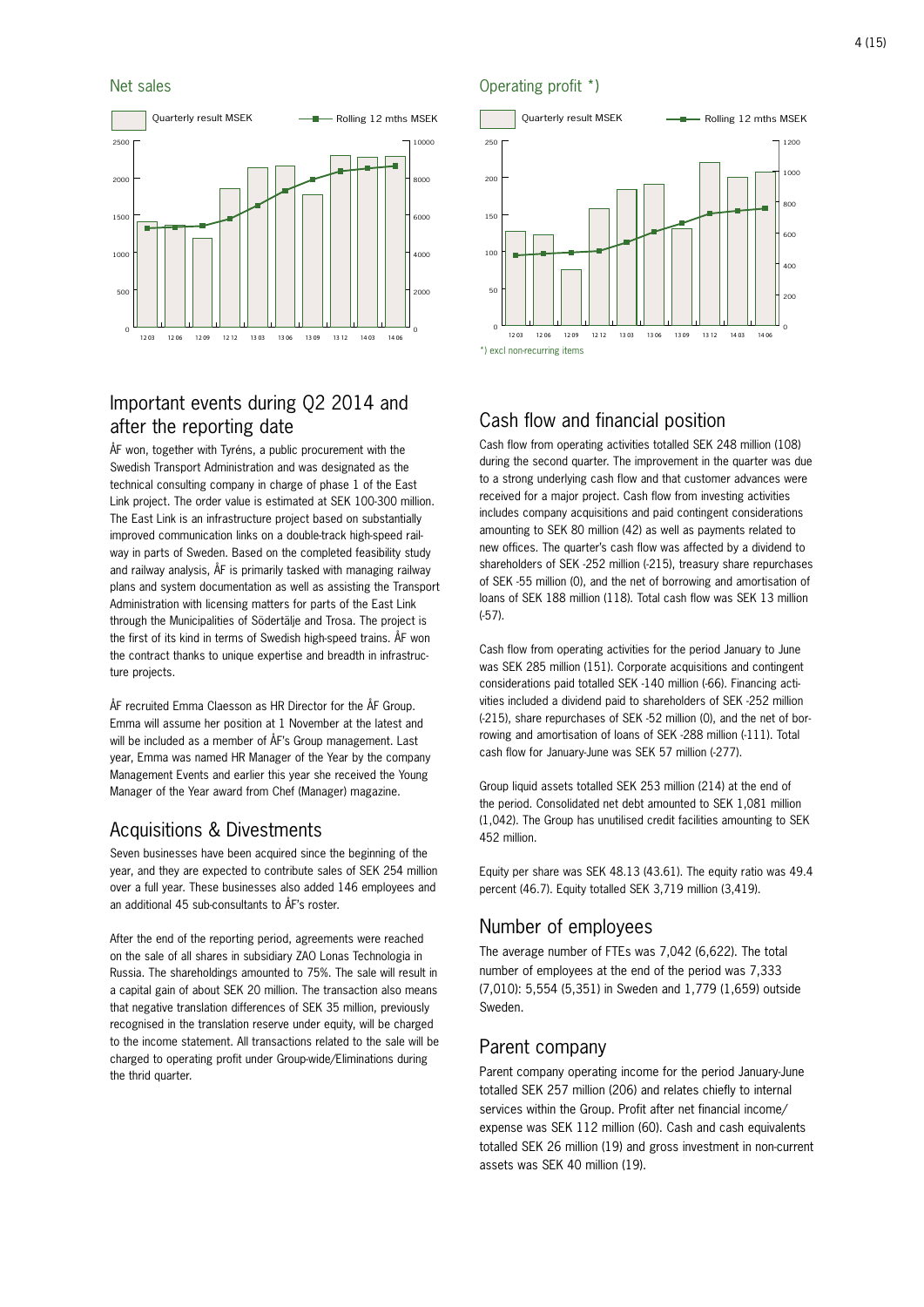

# Industry Division

The Industry Division continued to take market share in a satisfactory market. The operating margin was 10.6 percent (11.3). At the end of last year, a slight improvement in industrial activity was noted and is persisting. Most noticeable was the increase in demand from the automotive, mining, oil, and forestry industries. Demand for contractual projects is rising across all sectors.

Sales rose by 18 percent. Profit rose by 11 percent in Q2 thanks mainly to a high capacity utilisation rate, good organic and acquisition-driven growth, and continued good project management. Overall, the division's project portfolio continues to grow, in line with customer demand for project delivery and turnkey projects. The total value of orders in fixed-price projects for the Industry Division exceeded SEK 1 billion at the end of the period.

Around 250 new consultants were recruited during the first half of the year as a consequence of a strategic focus on organic growth. Recruitment is primarily in the energy, manufacturing, and process industries as well as in the engineering areas of technical calculations, electric power, and automation.

New contracts were signed with Siemens, Öresundskraft, Vattenfall, Novo Nordisk, pulp and paper group Mondi, and others in Q2. The division also entered into an agreement with Stockholm Vatten

regarding pre-planning of a new water treatment plant in Stockholm, including an option for detailed planning. The Industry Division, in collaboration with the Infrastructure Division, also won two major projects for Åbro Bryggeri's new beverage processing.

The division continues to win many international contracts and is currently involved in projects in 50 countries. After efforts to build a new business area called Nuclear Projects, increased interest from the nuclear power industry was noted. The division's strategic expansion continues in Norway, especially in project commitments and in the area of oil and gas.

#### About the Industry Division:

*The Industry Division is the Nordic region's leading consultant in process and production systems. Its mission is clear: to improve profitability for its clients. Experience from previous projects guarantees stability, competitive strength and peace of mind for clients. Geographical proximity to clients and a thorough understanding of the sectors in which they work are the most important foundations for long-term client relations.*

|                                   | Apr-Jun | Apr-Jun | Jan-Jun | Jan-Jun | Full year |
|-----------------------------------|---------|---------|---------|---------|-----------|
| Key ratios - Industry             | 2014    | 2013    | 2014    | 2013    | 2013      |
| Net sales, MSEK                   | 714.2   | 605.7   | 1.412.2 | 1.181.1 | 2,353.5   |
| Operating profit, MSEK            | 75.9    | 68.5    | 146.4   | 114.4   | 241.6     |
| Operating margin, %               | 10.6    | 11.3    | 10.4    | 9.7     | 10.3      |
| Average number of employees, FTEs | 2.043   | 1.878   | 2.036   | 1.849   | 1,857     |

*The historical figures above are adjusted based on the organisational changes implemented on 1 July, 2013 as well as changes to segment reporting, see page 9.*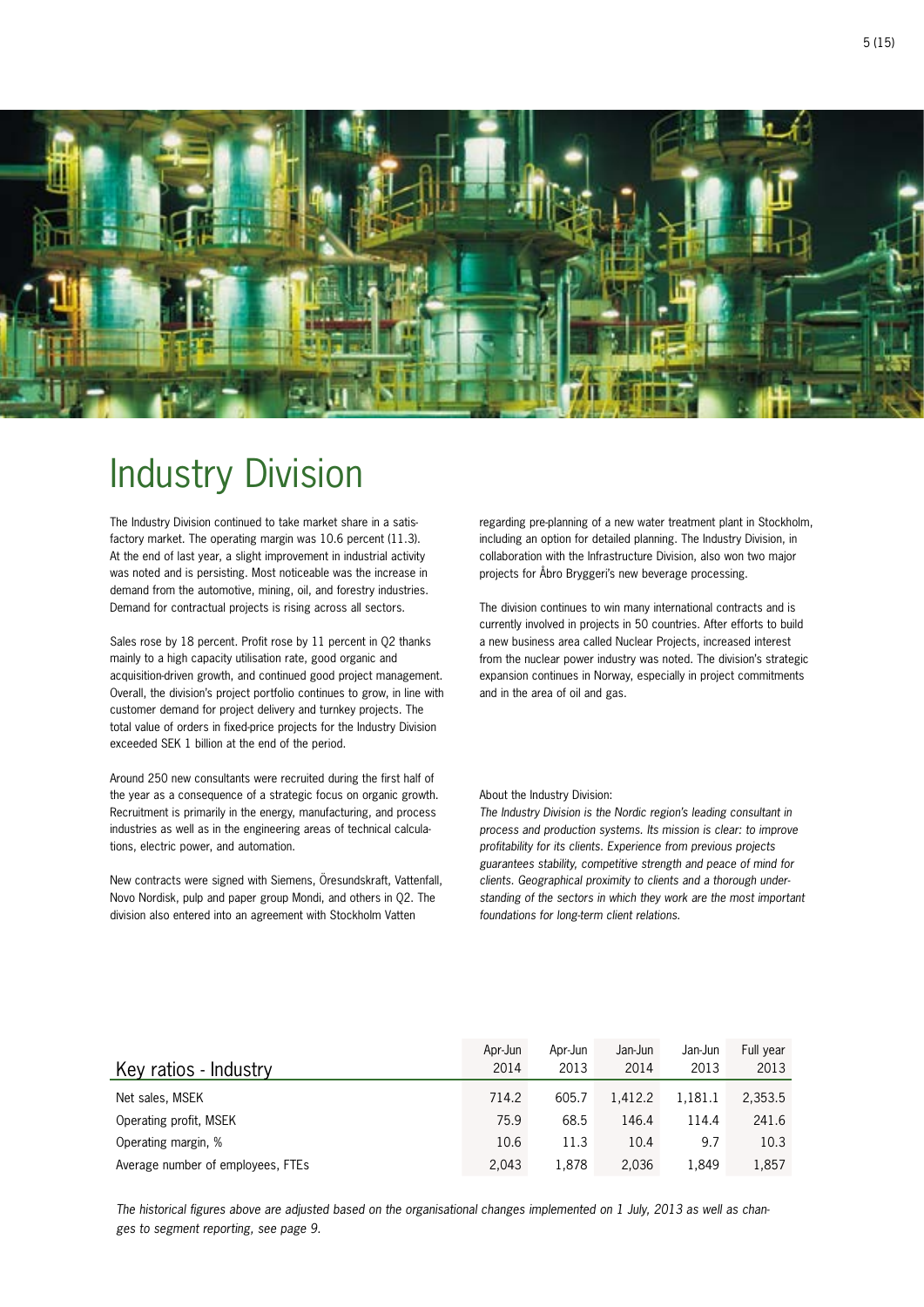

# Infrastructure Division

The Infrastructure Division operated on a strong market and continued to take market share. In Sweden and Norway, where most of the division's business is located, public investments remained at high levels. The primary drivers for the division's business are extensive investments in new and existing infrastructure and in energy-efficient buildings. Growth for the quarter was 14 percent and the operating margin was 12.4 percent (13.3). The lower margin is explained by significant recruitment of new consultants, primarily in northern Sweden.

A major event at the end of Q2 was that Infrastructure, together with Tyréns, won the first phase of the East Link, Sweden's first high-speed railway and the largest infrastructure investment that the Swedish Transport Administration will make in Sweden in the near future. ÅF's task, which was won thanks to leading expertise and a very strong reference portfolio, is to manage the railway plans and system documentation and to assist with expert support. The order value is estimated at SEK 100-300 million.

Another example of new orders in Q2 is a project in which ÅF's lighting designers are responsible for developing the EU's new method for comparing the energy performance of various street lighting fixtures. The work will be the basis for a new eco-friendly and roadworthy European standard for road and street lighting.

The largest business area, Buildings, with about 800 consultants in Sweden and Norway, continued its positive development. A new and

important project was commissioned by the European Spallation Source (ESS) research facility in Lund. ÅF's task is to design the structural equipment with a focus on the research facility's function, safety, and sustainability.

In Norway, the integration of the acquired companies Advansia and Kåre Hagen was a success. The business is winning new market share, and the ambition is to continue to grow and become one of the country's leading players in the long run.

The Infrastructure Division continues to run a number of large projects, including the expansion of Oslo Gardermoen Airport in Norway, the Stockholm Bypass, the City Line tunnel in Stockholm, the West Link rail tunnel in Gothenburg, and the New Karolinska University Hospital in Solna for Skanska Healthcare.

#### About the Infrastructure Division:

*The Infrastructure Division enjoys a leading position in the Scandinavian market for technical solutions for infrastructure projects. The division's strengths include a portfolio of services that offer clients sustainable, hi-tech solutions. Thanks to its ability to develop innovative solutions that boost client profitability and target fulfilment, the division is continuously enhancing its market potential.*

| Key ratios - Infrastructure                 | Apr-Jun<br>2014 | Apr-Jun<br>2013 | Jan-Jun<br>2014 | Jan-Jun<br>2013 | Full year<br>2013 |
|---------------------------------------------|-----------------|-----------------|-----------------|-----------------|-------------------|
| Net sales, MSEK                             | 699.2           | 615.5           | 1.389.2         | 1.211.1         | 2,406.4           |
| Operating profit, MSEK                      | 86.9            | 82.1            | 168.7           | 164.7           | 295.7             |
| Operating margin, %                         | 12.4            | 13.3            | 12.1            | 13.6            | 12.3              |
| Average number of full-time employees, FTEs | 1.902           | 1.712           | 1.897           | 1.656           | 1.720             |

*The historical figures above are adjusted based on changes to segment reporting, see page 9.*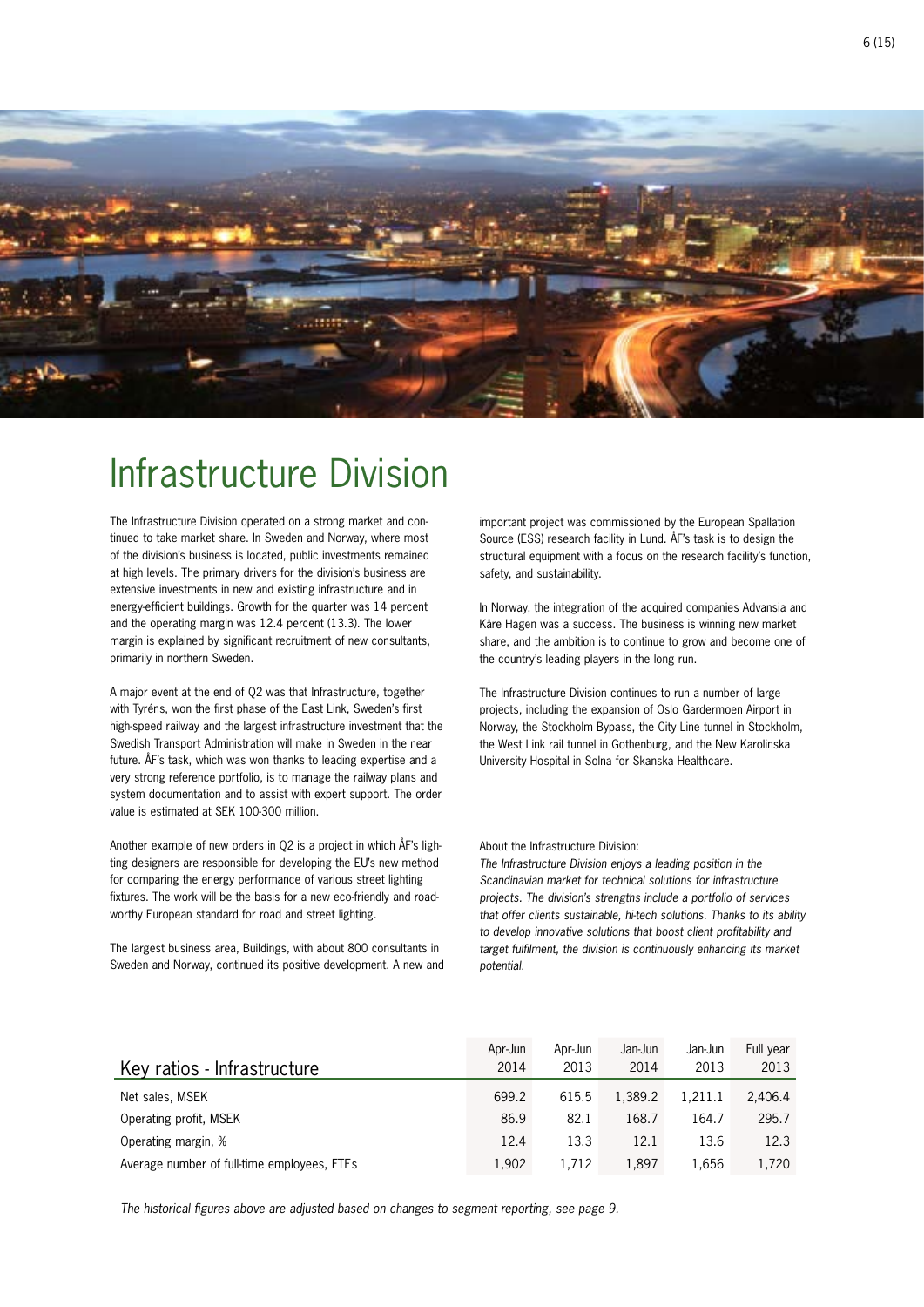

# International Division

The market for international energy projects continued to remain relatively weak in Q2.

The strongest demand was for renewable energy and hydroelectric power, and some improvement in demand in the international nuclear power market was also noted.

The operating margin was 3.3 percent (7.6). In line with statements from the previous quarterly report, division management has focussed heavily on the profitability problems in Russia and Spain in Q2. This resulted in divestment of the Russian subsidiary Lonas effective from July 2014. In parallel, an action and savings plan was initiated in the Spanish operation, which includes cutting 15 employees. Most of the costs for the cost reduction program encumbered Q2 earnings by SEK 4 million. A small portion remains that will affect Q3 earnings. The measures taken should have a positive effect on the International Division's profitability in the second half of the year 2014.

Operations in Switzerland, which account for some 40 percent of sales, delivered good, improved earnings, primarily thanks to continued high levels of activity in hydroelectric power. The largest single assignment is the expansion of the Nante-deDrance hydropower plant in Switzerland, where good progress is being made. The Czech business also continued to perform well and grew its earnings, with a strong order intake for the future. Finnish operations reported satisfactory earnings given the weak domestic economy.

The inflow of orders was good in the second quarter, and included a major nuclear power contract in South East Asia, which will mean recruitment of new employees during the second half year. Earlier this year ÅF was appointed as technical consultant for another nuclear power plant in South East Asia by the same customer. In the nuclear power industry, ÅF's position was further strengthened in the quarter through a new contract in Brazil with a customer who is planning a facility for interim storage of spent nuclear fuel. An agreement was also signed, together with Technology, with a leading automotive manufacturer in Brazil in Q2.

One clear market trend is an increase in demand for services relating to efficiency improvements in existing power plants. This is an area of expertise in which the International Division has a strong market position.

#### About the International Division:

*The International Division offers technical consulting services, primarily in the energy and infrastructure sectors. The division's domestic markets are Switzerland, Finland and the Baltic countries, the Czech Republic and Spain, but it also performs projects in around 70 countries worldwide. The division enjoys a strong position within renewable energy, thermal power, hydropower and nuclear power.*

| Apr-Jun<br>2014 | Apr-Jun<br>2013              | Jan-Jun<br>2014      | Jan-Jun<br>2013      | Full year<br>2013    |
|-----------------|------------------------------|----------------------|----------------------|----------------------|
|                 |                              |                      |                      | 1.224.9              |
|                 |                              |                      |                      | 73.5                 |
|                 |                              |                      |                      | 6.0                  |
|                 | 1.141                        | 1.151                | 1.137                | 1.123                |
|                 | 263.2<br>8.6<br>3.3<br>1,162 | 302.0<br>22.9<br>7.6 | 512.3<br>18.6<br>3.6 | 633.2<br>30.9<br>4.9 |

*The historical figures above are adjusted based on changes to segment reporting, see page 9.*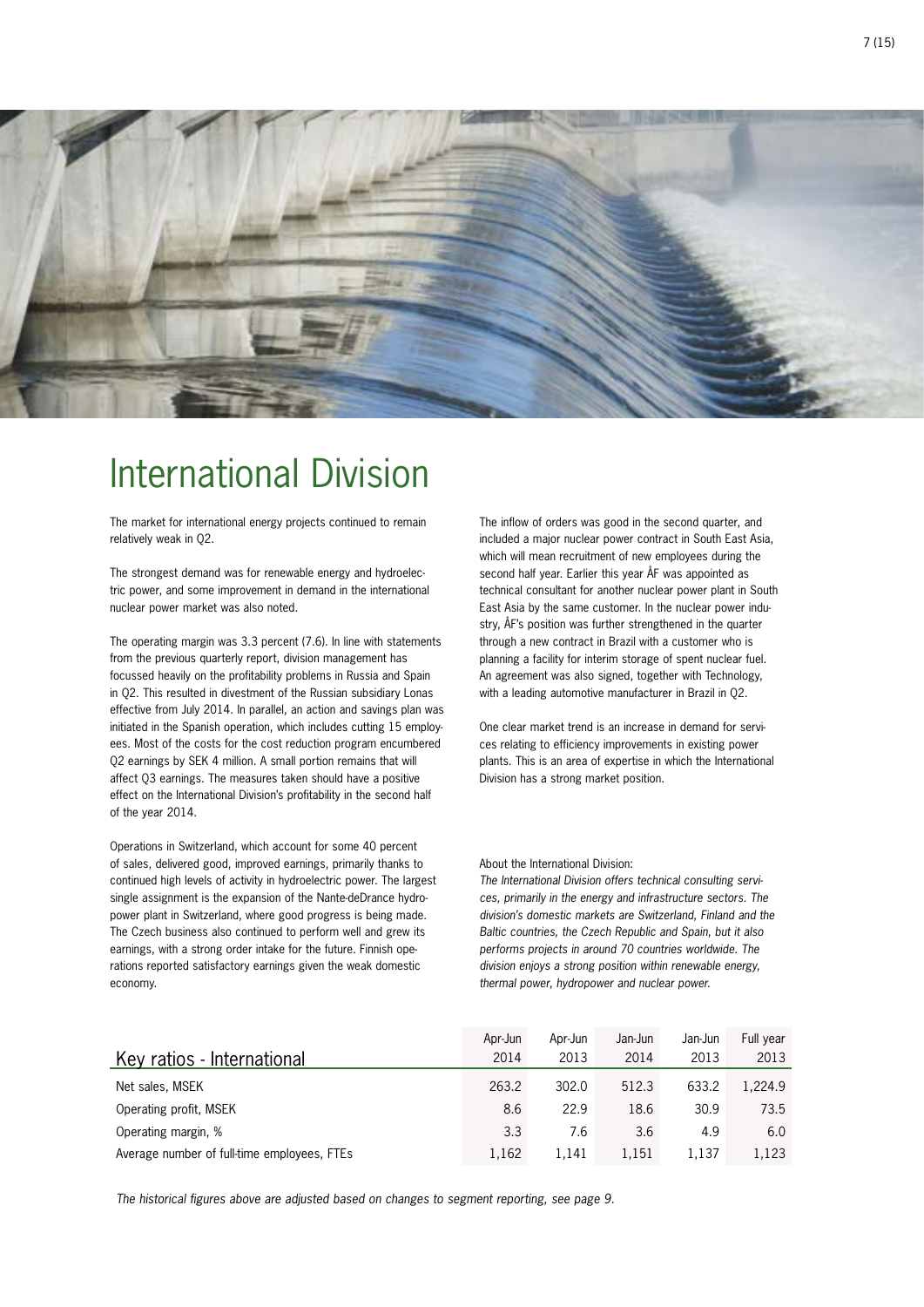

# Technology Division

The Technology Division operated on a slowly improving market in Q2. Sales increased by 3 percent and the operating margin rose to 7.6 percent (7.0), mainly due to an increased capacity utilisation.

An important event at the end of Q2 was that ÅF signed an agreement with a leading player in the automotive industry where Technology goes with the customer from an established, significant Swedish partnership to also becoming a local technical consulting supplier in Brazil. This is in line with ÅF's overall strategy and the result of a collaboration between the Technology and International divisions. Overall, Technology noted growth in demand from the automotive industry, with an increase in number of projects in Q2.

As part of its efforts to be the best partner to the automotive industry, Technology created a shared skills cluster with the various entities that supply the automotive industry in order to raise skill levels in the areas required by the automotive industry, and to be able to distribute projects between Technology's entities. Similar clusters will be created in Life Science, where Technology signed a new agreement in Q2 with GE Healthcare in Sweden for engineering and IT consulting services. The agreement is an extension of the current agreement, where through a closer partnership and a wider range of services, ÅF creates added value for GE Healthcare.

The business area IT Solutions is new this year and presented strong growth and good profitability. The business area is growing, especially in the public sector, which today accounts for about 30 percent of sales. For instance, a master agreement was signed with the County Council and all the municipalities of Uppsala County and with the Swedish Financial Supervisory Authority and the Swedish Competition Authority in Q2.

#### About the Technology Division:

*The Technology Division is active mainly in Sweden, where it is a leading name in Swedish product development and defence technology. A firm base and a long track record of success provide stability and give clients peace of mind. The Technology Division also has strong offers within its specialist fields relating to various aspects of sustainability.* 

|                                             | Apr-Jun | Apr-Jun | Jan-Jun | Jan-Jun | Full year |
|---------------------------------------------|---------|---------|---------|---------|-----------|
| Key ratios - Technology                     | 2014    | 2013    | 2014    | 2013    | 2013      |
| Net sales, MSEK                             | 668.9   | 652.1   | 1.358.7 | 1.302.4 | 2,522.6   |
| Operating profit, MSEK                      | 51.2    | 45.5    | 110.4   | 101.3   | 190.4     |
| Operating margin, %                         | 7.6     | 7.0     | 8.1     | 7.8     | 7.5       |
| Average number of full-time employees, FTEs | 1.855   | 1.883   | 1.858   | 1.897   | 1,882     |

*The historical figures above are adjusted based on the organisational changes implemented on 1 July, 2013 as well as changes to segment reporting, see page 9.*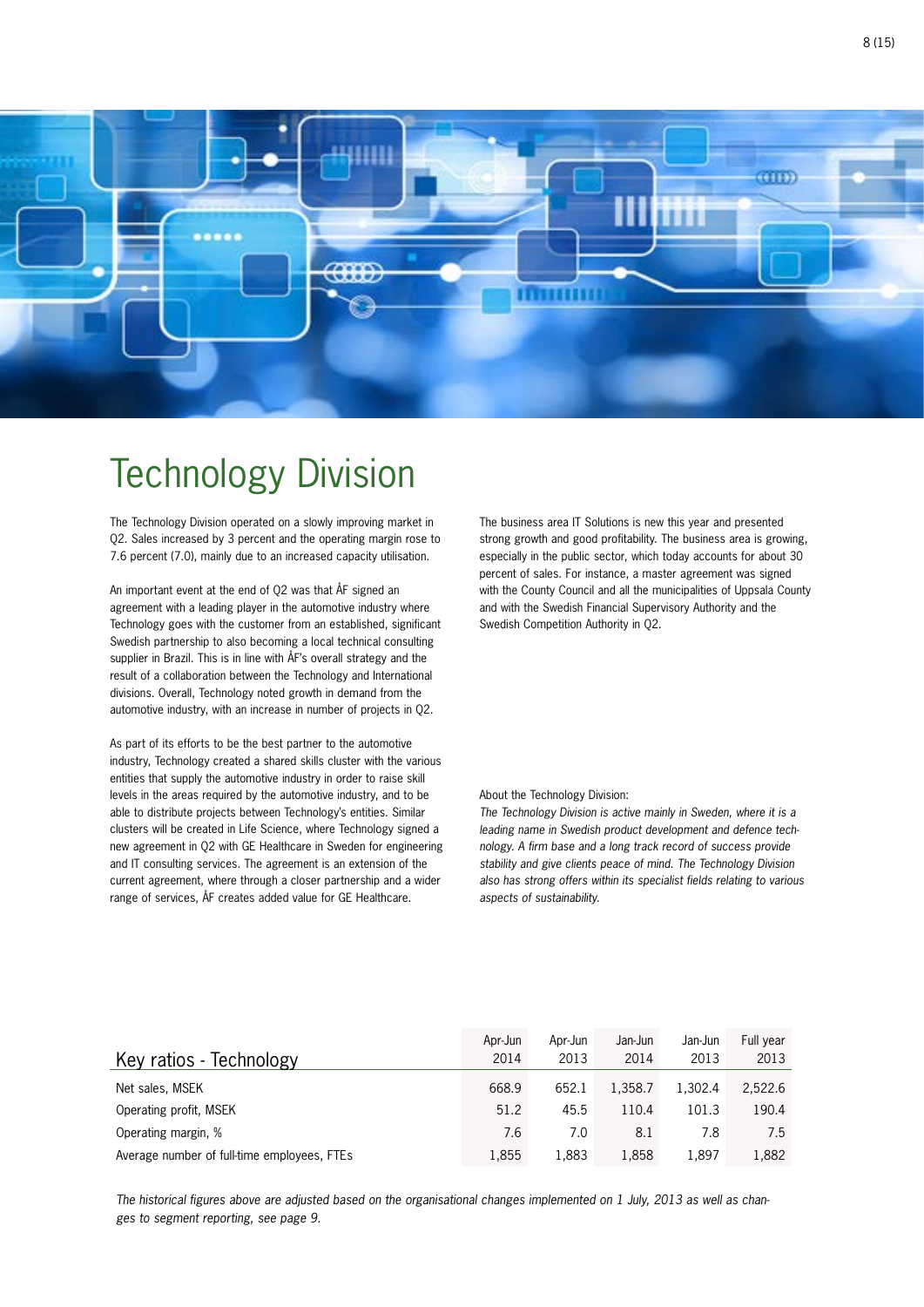#### Risks and uncertainty factors

The significant risks and uncertainty factors to which the ÅF Group is exposed include strategic risks linked to the market, acquisitions, sustainability and IT, and operational risks related to projects and the ability to recruit and retain qualified co-workers. In addition, the Group is exposed to a number of financial risks, including currency risks, interest-rate risks and credit risks. The risks to which the Group is exposed are described in detail in ÅF's Annual Report for 2013. No significant risks are considered to have arisen since the publication of the annual report.

### Changes to segment reporting

The Group has introduced changes to the reporting principles for segments effective as of 1 January. From 2014, amortisation and any impairment of intangible assets arising from acquisitions are always reported within "Group-wide/eliminations", and not in the operating divisions. The same applies to changes in contingent considerations and their currency effects recognised in profit or loss. Comparative figures have changed based on the above, which means that the full-year earnings within "Group-wide/eliminations" for 2013 have been reduced by SEK 19.7 million. Corresponding amounts have affected full-year earnings for 2013 for the operating divisions Industry (SEK +3.6 million), Infrastructure (SEK +6.0 million), International (SEK -1.1 million) and Technology (SEK +11.2 million).

# Accounting policies

This report has been prepared in accordance with IAS 34, "Interim Financial Reporting". The accounting policies conform to International Financial Reporting Standards (IFRS), as well as with the EU approved interpretations of the relevant standards, the International Financial Reporting Interpretations Committee (IFRIC) and Chapter 9 of the Swedish Annual Accounts Act. The report has been drawn up using the same accounting policies and methods of calculation as those in the Annual Report for 2013 (Note 1). New or revised IFRS standards that came into force in 2014 did not have any material impact on the Group.

The parent company has implemented the Swedish Financial Reporting Board's Recommendation RFR 2, which means that the parent in the legal entity shall apply all EU approved IFRS and related statements as far as this is possible, while continuing to apply the Swedish Annual Accounts Act and the Pension Obligations Vesting Act and paying due regard to the relationship between accounting and taxation.

# ÅF shares

The ÅF share price at the end of the reporting period was SEK 119.75; this represents an increase in value of 6.4 percent since the start of the year. During the same period the Stockholm Stock Exchange's OMXSPI index rose by 6.0 percent.

During the quarter 215,000 shares were repurchased due to the incentive program approved by the AGM 2014.

The total number of ÅF shares after the split is as follows: ÅF A: 1,608,876 pre-split, 3,217,752 post-split ÅF B: 37,493,609 pre-split, 74,987,218 post-split Total: 39,102,485 pre-split, 78,204,970 post-split of which 1,139,320 are custodial

### Financial reports – 2014

21 October Interim Report January–September 2014

### For further information, please contact:

President and CEO, Jonas Wiström, +46 70 608 12 20 CFO, Stefan Johansson, +46 70 224 24 01 Director, Corp Information, Viktor Svensson, +46 70 657 20 26

Group Head Office: ÅF AB, SE-169 99 Stockholm, Sweden Visitors' address: Frösundaleden 2, 169 70 Solna, Sweden Tel. +46 10 505 00 00 Fax +46 10 505 00 10 www.afconsult.com / info@afconsult.com Corporate ID number 556120-6474

*This report has not been subject to review by the company's auditors.*

*The information in this interim report fulfils ÅF AB's disclosure requirements under the provisions of the Swedish Securities Markets Act and/or the Financial Instruments Trading Act. The information was released for publication at 11.00 a.m. on 11 July.*

*All assumptions about the future that are made in this report are based on the best information available to the company at the time the report was written. As is the case with all assessments of the future, such assumptions are subject to risks and uncertainties, which may mean that the actual outcome differs from the anticipated result.*

*This is a translation of the Swedish original. The Swedish text is the binding version and shall prevail in the event of any discrepancies.*

The Board of Directors and the President/CEO certify that this half-year report gives a true and fair presentation of the Parent's and the Group's operations, financial position and profits, and that it describes the material risks and uncertainties facing the Parent and the companies that together constitute the ÅF Group.

> Stockholm, Sweden, 11 July 2014 ÅF AB (publ)

Chairman of the Board **President** *CEO* 

Anders Narvinger and a state of the Jonas Wiström

Director Director Director

Director Director Director

Anders Snell Anders Forslund Anders Toll Director Director, Employee representative Director, Employee representative

Marika Fredrikson Staffan Jufors Björn O. Nilsson

Maud Olofsson **Maudition** Joakim Rubin Maud Chartest Kristina Schauman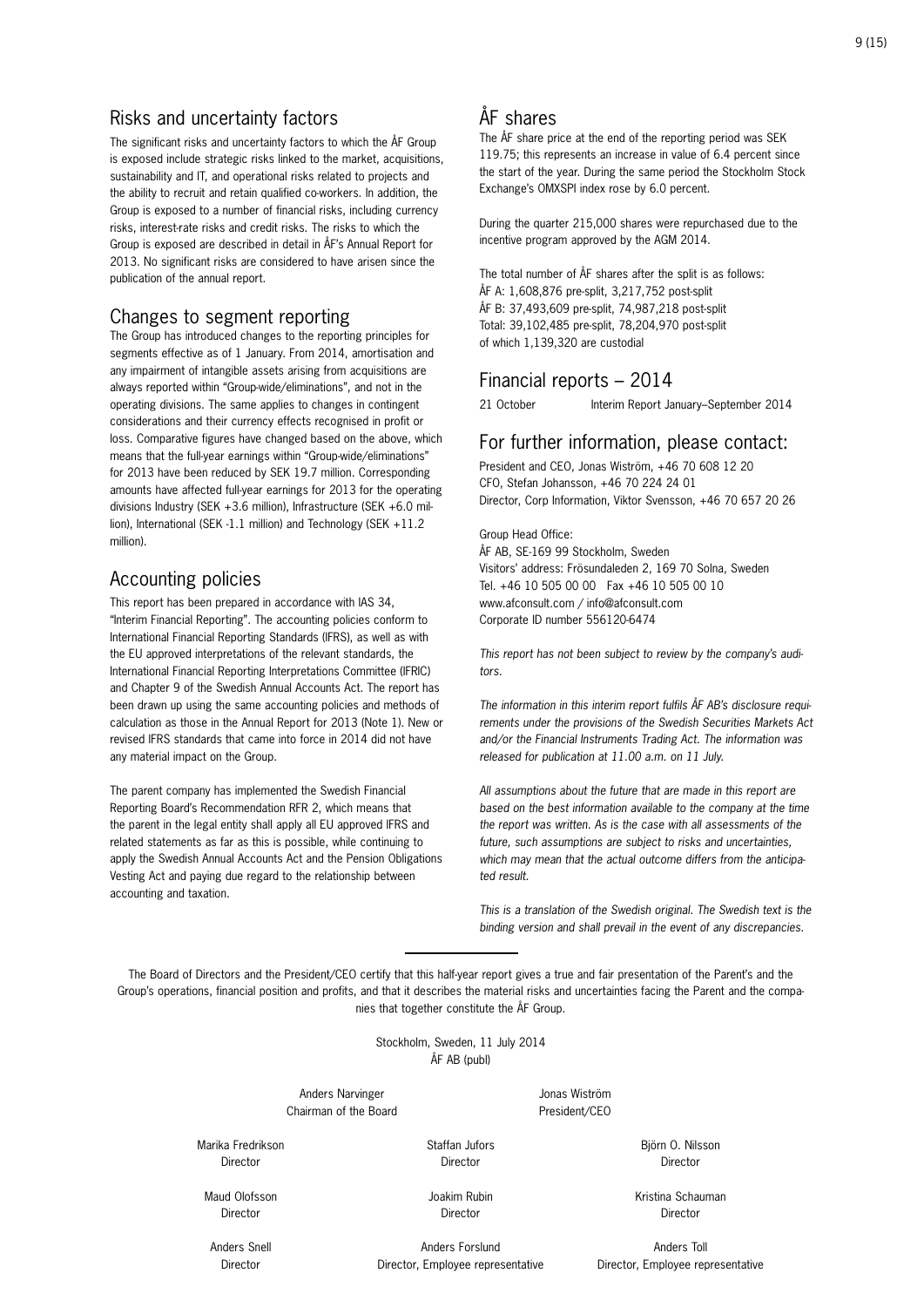| CONSOLIDATED INCOME                                     |            |            |            |            |            |            |  |
|---------------------------------------------------------|------------|------------|------------|------------|------------|------------|--|
| STATEMENT                                               | Apr-Jun    | Apr-Jun    | Jan-Jun    | Jan-Jun    | Full year  | Jul 2013-  |  |
| (in millions of SEK)                                    | 2014       | 2013       | 2014       | 2013       | 2013       | Jun 2014   |  |
|                                                         |            |            |            |            |            |            |  |
| Net sales                                               | 2,280.7    | 2,151.6    | 4,556.4    | 4,276.7    | 8,337.0    | 8,616.7    |  |
| Personnel costs                                         | $-1,236.9$ | $-1,182.0$ | $-2,502.1$ | $-2,348.7$ | $-4,458.8$ | $-4,612.2$ |  |
| Purchase of services and goods                          | $-617.8$   | $-581.9$   | $-1,221.1$ | $-1,182.0$ | $-2,327.7$ | $-2,366.7$ |  |
| Other costs                                             | $-198.0$   | $-215.5$   | $-385.3$   | $-390.3$   | $-802.6$   | $-797.7$   |  |
| Other income                                            | 1.4        | 0.1        | 2.5        | 1.1        | 147.8      | 149.2      |  |
| Depreciations and amortisations                         | $-22.1$    | $-19.8$    | $-42.8$    | $-38.5$    | $-174.1$   | $-178.4$   |  |
| Share of associated companies' profit/loss              | 0.0        | 0.3        | 0.0        | 0.4        | 0.7        | 0.3        |  |
| Operating profit                                        | 207.2      | 152.9      | 407.5      | 318.7      | 722.5      | 811.3      |  |
| Net financial items                                     | $-9.7$     | $-12.2$    | $-18.1$    | $-24.1$    | $-45.2$    | $-39.2$    |  |
| Profit after financial items                            | 197.5      | 140.7      | 389.4      | 294.6      | 677.3      | 772.1      |  |
| Tax                                                     | $-43.3$    | $-34.0$    | $-86.5$    | $-67.3$    | $-151.8$   | $-171.1$   |  |
| Profit after tax                                        | 154.3      | 106.7      | 302.9      | 227.3      | 525.5      | 601.0      |  |
|                                                         |            |            |            |            |            |            |  |
| Attributable to:                                        |            |            |            |            |            |            |  |
| Shareholders in parent company                          | 154.4      | 105.4      | 302.8      | 224.2      | 522.8      | 601.3      |  |
| Non-controlling interest                                | $-0.1$     | 1.3        | 0.1        | 3.1        | 2.7        | $-0.3$     |  |
| Profit after tax                                        | 154.3      | 106.7      | 302.9      | 227.3      | 525.5      | 601.0      |  |
|                                                         |            |            |            |            |            |            |  |
| Operating margin, %                                     | 9.1        | 7.1        | 8.9        | 7.5        | 8.7        | 9.4        |  |
| Capacity utilisation rate (invoiced time ratio), %      | 76.6       | 75.6       | 75.8       | 75.2       | 75.1       | 75.4       |  |
|                                                         |            |            |            |            |            |            |  |
| Earnings per share before dilution. SEK 1)              | 2.00       | 1.35       | 3.92       | 2.87       | 6.70       |            |  |
| Earnings per share after dilution, SEK 1)               | 1.96       | 1.33       | 3.84       | 2.83       | 6.60       |            |  |
|                                                         |            |            |            |            |            |            |  |
| Number of shares outstanding 1)                         | 77,065,650 | 78,044,270 | 77,065,650 | 78,044,270 | 77,357,394 |            |  |
| Average number of outstanding shares before dilution 1) | 77,254,876 | 78,044,270 | 77,322,350 | 78,044,270 | 77,971,364 |            |  |
| Average number of outstanding shares after dilution 1)  | 79,650,638 | 79,842,040 | 79,745,508 | 79,835,763 | 80,038,068 |            |  |
|                                                         |            |            |            |            |            |            |  |

 $1)$  A share split 2:1 was made on 17 June, 2014. Comparative figures are adjusted.

# CONSOLIDATED STATEMENT OF

| <b>COMPREHENSIVE INCOME</b>                                        | Apr-Jun | Apr-Jun | Jan-Jun | Jan-Jun | Full year |
|--------------------------------------------------------------------|---------|---------|---------|---------|-----------|
| (in millions of SEK)                                               | 2014    | 2013    | 2014    | 2013    | 2013      |
| Items which will be reclassified subsequently to profit<br>or loss |         |         |         |         |           |
| Change in translation reserve for the period                       | 37.3    | 34.5    | 50.1    | $-31.1$ | $-40.1$   |
| Cash flow hedging                                                  | $-1.7$  | $-0.6$  | $-1.8$  | $-0.3$  | $-0.4$    |
| Tax                                                                | 1.2     | 0.2     | 1.4     | 0.1     | 0.3       |
| Items which will not be reclassified to profit or loss             |         |         |         |         |           |
| Pensions                                                           | $-0.1$  | 2.7     | $-0.2$  | 11.1    | 62.7      |
| Tax                                                                | 0.0     | $-0.5$  | 0.0     | $-2.2$  | $-12.7$   |
| Total other comprehensive income for the period                    | 36.8    | 36.3    | 49.4    | $-22.4$ | 9.7       |
|                                                                    |         |         |         |         |           |
| Profit for the period                                              | 154.3   | 106.7   | 302.9   | 227.3   | 525.5     |
| Total comprehensive income for the period                          | 191.1   | 143.0   | 352.4   | 205.0   | 535.2     |
|                                                                    |         |         |         |         |           |
| Total comprehensive income attributable to:                        |         |         |         |         |           |
| Shareholders in parent company                                     | 190.5   | 141.9   | 352.1   | 202.4   | 533.3     |
| Non-controlling interest                                           | 0.6     | 1.1     | 0.2     | 2.6     | 1.8       |
| Total                                                              | 191.1   | 143.0   | 352.4   | 205.0   | 535.2     |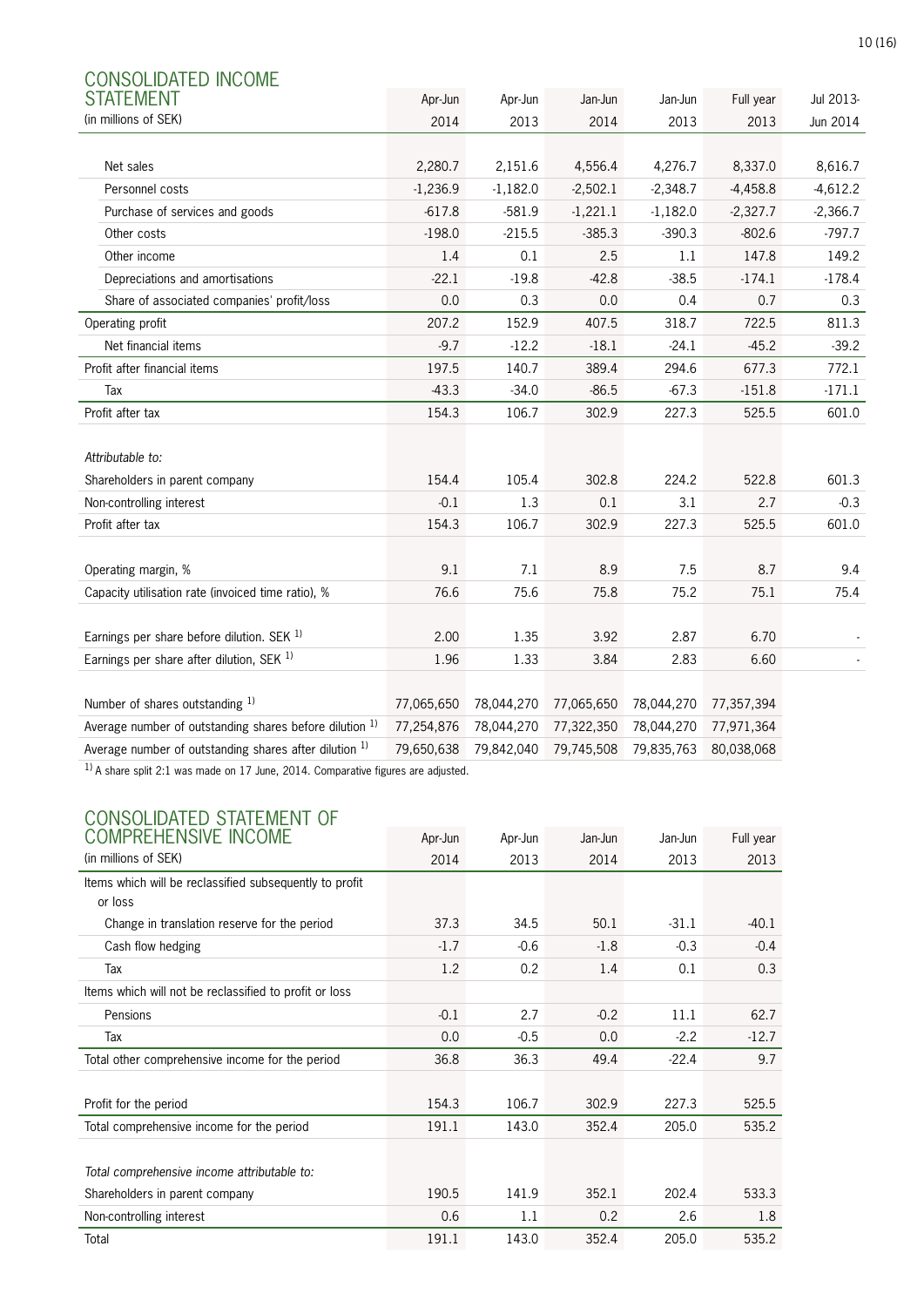| CONSOLIDATED BALANCE SHEET                     | 30 Jun  | 30 Jun  | 31 Dec  |
|------------------------------------------------|---------|---------|---------|
| (in millions of SEK)                           | 2014    | 2013    | 2013    |
| Assets                                         |         |         |         |
| Non-current assets                             |         |         |         |
| Intangible assets                              | 4,267.2 | 4,291.6 | 4,144.2 |
| Tangible assets                                | 341.1   | 284.7   | 289.7   |
| Other non-current assets                       | 65.0    | 17.9    | 65.4    |
| Total non-current assets                       | 4,673.2 | 4,594.1 | 4,499.3 |
| Current assets                                 |         |         |         |
| Current receivables                            | 2,606.5 | 2,506.5 | 2,386.9 |
| Cash and cash equivalents                      | 252.7   | 213.8   | 187.7   |
| Total current assets                           | 2,859.2 | 2,720.3 | 2,574.6 |
| <b>Total assets</b>                            | 7,532.4 | 7,314.4 | 7,073.9 |
|                                                |         |         |         |
| Equity and liabilities                         |         |         |         |
| Equity                                         |         |         |         |
| Attributable to shareholders in parent company | 3,709.0 | 3,403.2 | 3,661.5 |
| Attributable to non-controlling interest       | 9.7     | 16.0    | 12.7    |
| Total equity                                   | 3,718.7 | 3,419.2 | 3,674.2 |
| Non-current liabilities                        |         |         |         |
| Provisions                                     | 228.5   | 261.3   | 230.3   |
| Non-current liabilities                        | 929.8   | 1,227.6 | 939.9   |
| Total non-current liabilities                  | 1,158.3 | 1,488.9 | 1,170.2 |
| <b>Current liabilities</b>                     |         |         |         |
| Provisions                                     | 8.3     | 30.1    | 21.9    |
| <b>Current liabilities</b>                     | 2,647.1 | 2,376.2 | 2,207.6 |
| Total current liabilities                      | 2,655.4 | 2,406.3 | 2,229.5 |
| Total equity and liabilities                   | 7,532.4 | 7,314.4 | 7,073.9 |

Pledged assets and Contingent liabilities are essentially the same as in the annual accounts for 2013.

|       | <b>CHANGES IN EQUITY</b>                  | 30 Jun   | 30 Jun   | 31 Dec   |
|-------|-------------------------------------------|----------|----------|----------|
|       | (in millions of SEK)                      | 2014     | 2013     | 2013     |
|       |                                           |          |          |          |
|       | Equity at start of period                 | 3,674.2  | 3,421.5  | 3,421.5  |
|       | Total comprehensive inocme for the period | 352.4    | 205.0    | 535.2    |
|       |                                           |          |          |          |
|       | <b>Dividends</b>                          | $-253.9$ | $-214.6$ | $-217.2$ |
|       | Share buy-backs/sales                     | $-52.2$  |          | $-80.6$  |
|       | Value of conversion right                 |          |          | 7.5      |
|       | Acquisition of non-controlling interest   | $-7.5$   |          |          |
|       | Divestment of non-controlling interest    |          | $-0.8$   | $-0.8$   |
|       | Share savings programmes                  | 5.6      | 8.1      | 8.7      |
|       | Equity at end of period                   | 3,718.7  | 3,419.2  | 3,674.2  |
|       |                                           |          |          |          |
|       | Attributable to:                          |          |          |          |
|       | Shareholders in the parent company        | 3,709.0  | 3,403.2  | 3,661.5  |
|       | Non-controlling interest                  | 9.7      | 16.0     | 12.7     |
| Total |                                           | 3,718.7  | 3,419.2  | 3,674.2  |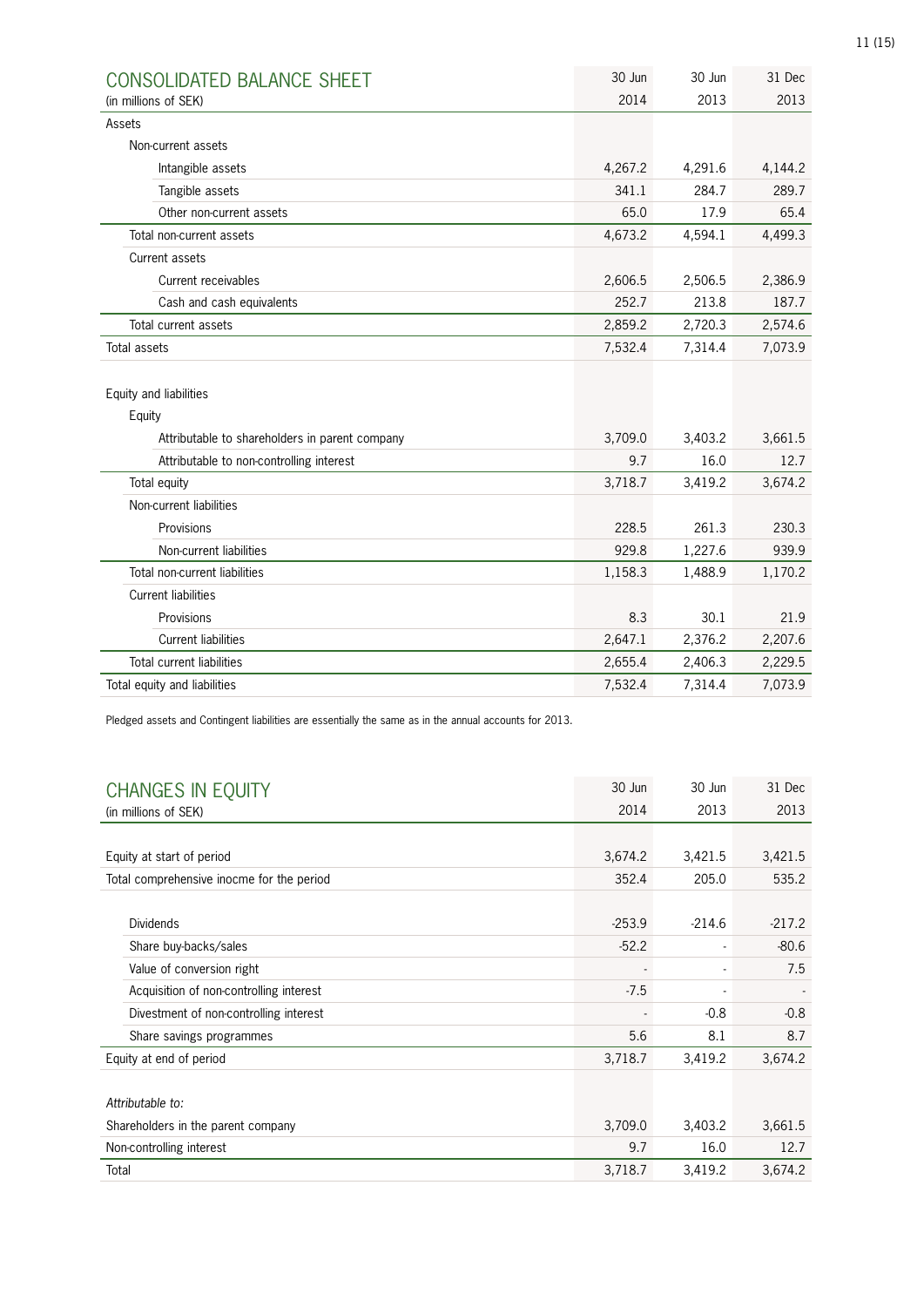| <b>CASH FLOW ANALYSIS</b>                                | Apr-Jun  | Apr-Jun | Jan-Jun  | Jan-Jun  | Full year |
|----------------------------------------------------------|----------|---------|----------|----------|-----------|
| (in millions of SEK)                                     | 2014     | 2013    | 2014     | 2013     | 2013      |
|                                                          |          |         |          |          |           |
| Profit after financial items                             | 197.5    | 140.7   | 389.4    | 294.6    | 677.3     |
| Adjustment for items not included in cash flow and other | 25.0     | 52.9    | 41.6     | 76.9     | 48.6      |
| Income tax paid                                          | $-46.5$  | $-40.2$ | $-111.0$ | $-76.1$  | $-117.3$  |
| Cash flow from operating activities                      |          |         |          |          |           |
| before change in working capital                         | 176.1    | 153.3   | 320.0    | 295.4    | 608.6     |
| Cash flow from change in working capital                 | 71.5     | $-45.7$ | $-35.4$  | $-144.4$ | $-183.5$  |
| Cash flow from operating activities                      | 247.6    | 107.7   | 284.6    | 151.1    | 425.1     |
| Cash flow from investing activities                      | $-114.7$ | $-68.6$ | $-209.2$ | $-101.8$ | $-198.5$  |
| Cash flow from financing activities                      | $-120.0$ | $-96.6$ | $-18.5$  | $-326.3$ | $-529.1$  |
| Cash flow for the period                                 | 13.0     | $-57.5$ | 56.9     | $-277.1$ | $-302.6$  |
|                                                          |          |         |          |          |           |
| Cash and cash equivalents brought forward                | 231.0    | 267.6   | 187.7    | 497.7    | 497.7     |
| Exchange rate difference in cash/cash equivalents        | 8.5      | 3.9     | 8.0      | $-6.7$   | $-7.5$    |
| Cash and cash equivalents carried forward                | 252.7    | 213.8   | 252.7    | 213.8    | 187.7     |

|                                              | Jan-Jun | Jan-Jun | Full year |
|----------------------------------------------|---------|---------|-----------|
| <b>KEY RATIOS</b>                            | 2014    | 2013    | 2013      |
|                                              |         |         |           |
| Return on equity, %                          | 16.6    | 13.1    | 15.0      |
| Return on capital employed, %                | 16.7    | 14.3    | 15.4      |
| Equity ratio, %                              | 49.4    | 46.7    | 51.9      |
| Equity per share, SEK                        | 48.13   | 43.61   | 47.33     |
| Interest-bearing liabilities, MSEK           | 1,383.2 | 1,258.8 | 1,089.0   |
| Average number of full-time employees (FTEs) | 7.042   | 6,622   | 6.666     |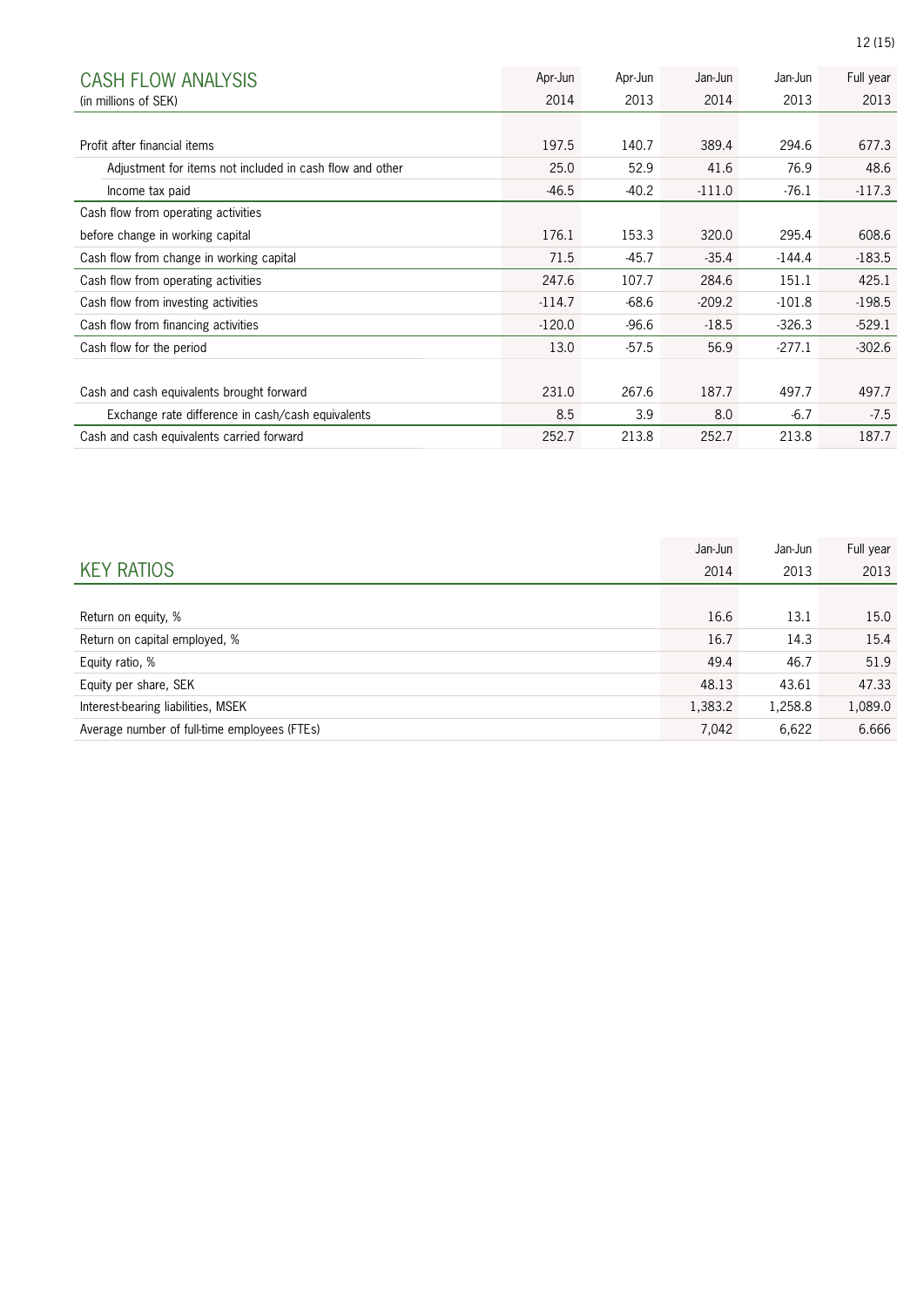# QUARTERLY INFORMATION BY DIVISION

| Net sales |                         |         |                | 2013    |         |           |         |                | 2014 |
|-----------|-------------------------|---------|----------------|---------|---------|-----------|---------|----------------|------|
|           | (in millions of SEK)    | Q1      | Q <sub>2</sub> | Q3      | Q4      | Full year | Q1      | Q <sub>2</sub> |      |
|           |                         |         |                |         |         |           |         |                |      |
|           | Industry                | 575.4   | 605.7          | 500.0   | 672.4   | 2,353.5   | 698.0   | 714.2          |      |
|           | Infrastructure          | 595.6   | 615.5          | 491.3   | 703.9   | 2,406.4   | 689.9   | 699.2          |      |
|           | International           | 331.1   | 302.0          | 293.9   | 297.8   | 1,224.9   | 249.1   | 263.2          |      |
|           | Technology              | 650.3   | 652.1          | 526.1   | 694.0   | 2,522.6   | 689.8   | 668.9          |      |
|           | Group wide/eliminations | $-27.5$ | $-23.8$        | $-41.8$ | $-77.2$ | $-170.3$  | $-51.1$ | $-64.9$        |      |
| Total     |                         | 2,125.0 | 2,151.6        | 1,769.6 | 2,290.7 | 8,337.0   | 2,275.7 | 2,280.7        |      |
|           |                         |         |                |         |         |           |         |                |      |
|           |                         |         |                |         |         |           |         |                |      |
|           | Operating profit/loss   |         |                | 2013    |         |           |         |                | 2014 |
|           | (in millions of SEK)    | Q1      | Q <sub>2</sub> | Q3      | Q4      | Full year | Q1      | Q <sub>2</sub> |      |
|           |                         |         |                |         |         |           |         |                |      |
|           | Industry                | 46.0    | 68.5           | 46.5    | 80.7    | 241.6     | 70.5    | 75.9           |      |
|           | Infrastructure          | 82.6    | 82.1           | 46.2    | 84.7    | 295.7     | 81.8    | 86.9           |      |
|           | International           | 8.0     | 22.9           | 22.5    | 20.1    | 73.5      | 10.0    | 8.6            |      |
|           | Technology              | 55.9    | 45.5           | 29.8    | 59.3    | 190.4     | 59.2    | 51.2           |      |
|           | Group wide/eliminations | $-26.6$ | $-66.1$        | $-14.9$ | 28.9    | $-78.8$   | $-21.2$ | $-15.3$        |      |
| Total     |                         | 165.8   | 152.9          | 130.1   | 273.6   | 722.5     | 200.3   | 207.2          |      |
|           |                         |         |                |         |         |           |         |                |      |
|           |                         |         |                |         |         |           |         |                |      |
|           | Operating margin        |         |                | 2013    |         |           |         |                | 2014 |
| (%)       |                         | Q1      | Q <sub>2</sub> | Q3      | Q4      | Full year | Q1      | Q <sub>2</sub> |      |
|           |                         |         |                |         |         |           |         |                |      |
|           | Industry                | 8.0     | 11.3           | 9.3     | 12.0    | 10.3      | 10.1    | 10.6           |      |
|           | Infrastructure          | 13.9    | 13.3           | 9.4     | 12.0    | 12.3      | 11.9    | 12.4           |      |
|           | International           | 2.4     | 7.6            | 7.7     | 6.7     | 6.0       | 4.0     | 3.3            |      |
|           | Technology              | 8.6     | 7.0            | 5.7     | 8.5     | 7.5       | 8.6     | 7.6            |      |

| <b>Employees</b> |       |                | 2013  |       |           |       |                | 2014 |
|------------------|-------|----------------|-------|-------|-----------|-------|----------------|------|
| (FTEs)           | Q1    | Q <sub>2</sub> | Q3    | Q4    | Full year | Q1    | Q <sub>2</sub> |      |
|                  |       |                |       |       |           |       |                |      |
| Industry         | 1,821 | 1,878          | 1,832 | 1,901 | 1,857     | 2,030 | 2,043          |      |
| Infrastructure   | 1,602 | 1,712          | 1,726 | 1,843 | 1,720     | 1,892 | 1,902          |      |
| International    | 1,132 | 1,141          | 1,105 | 1,115 | 1,123     | 1,140 | 1,162          |      |
| Technology       | 1,911 | 1,883          | 1,851 | 1,886 | 1,882     | 1,861 | 1,855          |      |
| ÅF AB            | 87    | 77             | 83    | 81    | 83        | 101   | 101            |      |
| Total            | 6,554 | 6,691          | 6,598 | 6,825 | 6,666     | 7,023 | 7,062          |      |
|                  |       |                |       |       |           |       |                |      |

Total 7.8 7.1 7.4 11.9 8.7 8.8 9.1

| Number of working days | 2013 |    |    |    | 2014      |    |    |           |           |           |
|------------------------|------|----|----|----|-----------|----|----|-----------|-----------|-----------|
|                        |      | 02 | 03 | 04 | Full year |    | 02 | 03        | 04        | Full year |
| Sweden only            | 62   | 60 | 66 | 61 | 249       | 62 | 59 | 66        | -61       | 248       |
| All countries          | 61   | 60 | 66 | 61 | 248       | 62 | 59 | $66^{11}$ | $62^{11}$ | $249^{1}$ |
|                        |      |    |    |    |           |    |    |           |           |           |

1) Estimated weighted average.

The historical figures above are adjusted based on the organisational changes implemented on 1 July 2013 as well as changes to segment reporting, see page 9.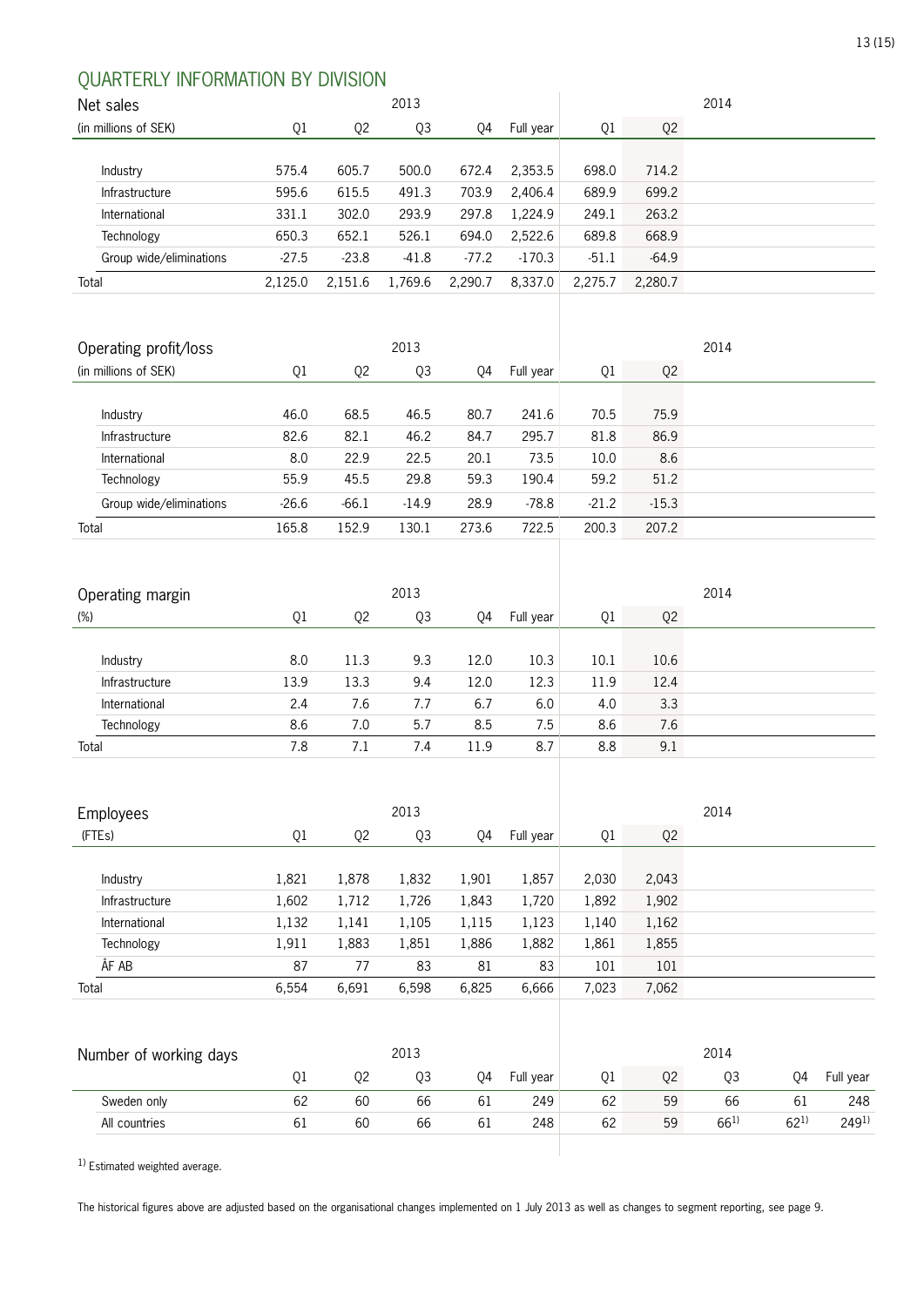#### 14 (15)

## ACQUIRED COMPANIES' NET ASSETS AT TIME OF ACQUISITION

| (in millions of SEK)                                   | Jan-Jun |
|--------------------------------------------------------|---------|
| Date of acquisition                                    | 2014    |
|                                                        |         |
| Intangible non-current assets                          | 0.1     |
| Tangible non-current assets                            | 0.9     |
| Accounts receivable and other receivables              | 40.0    |
| Cash equivalents                                       | 28.6    |
| Accounts payable and other liabilities                 | $-40.5$ |
|                                                        |         |
| Net identifiable assets and liabilities                | 29.1    |
|                                                        |         |
| Goodwill                                               | 85.3    |
| Fair value adjustment intangible assets                | 4.9     |
| Fair value adjustment non-current provisions           | $-1.1$  |
|                                                        |         |
| Purchase price incl estimated additional consideration | 118.2   |
| Transaction costs                                      | 1.2     |
| Deduct:                                                |         |
| Cash (acquired)                                        | 28.6    |
| Estimated additional consideration                     | 38.5    |
|                                                        |         |
| Net outflow of cash                                    | 52.4    |

The acquisition analyses are preliminary as the assets in the companies acquired have not been definitively analysed. In the case of the above acquisitions, the purchase price has been greater than the assets recognised in the companies acquired and, as a result, the acquisition analyses have created intangible assets. As the acquisition of a consulting business involves, in the first instance, the acquisition of human capital in the form of the skills and expertise of the workforce, the greater part of the intangible assets in the companies acquired is attributable to goodwill.

The acquisitions refer to ES-KONSULT Energi och Säkerhet AB in Sweden, Xact Consultance AS in Norway and some smaller acquisitions of business operations in Sweden.

As per 30 June 2014 an agreement was signed regarding an acquisition in Norway, with five employees and start date 1 July 2014. Acquisition analysis has yet to be prepared.